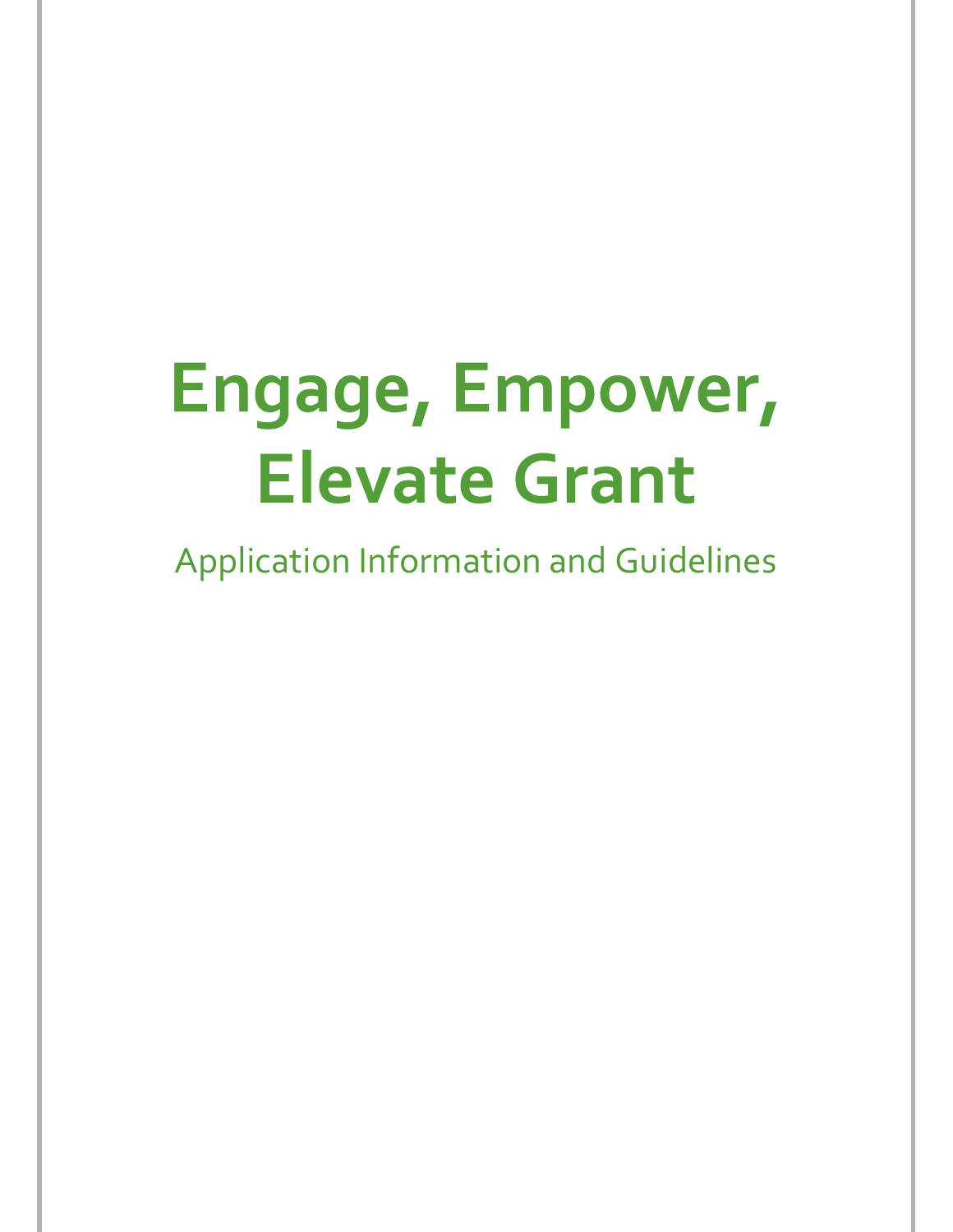# **Table of Contents**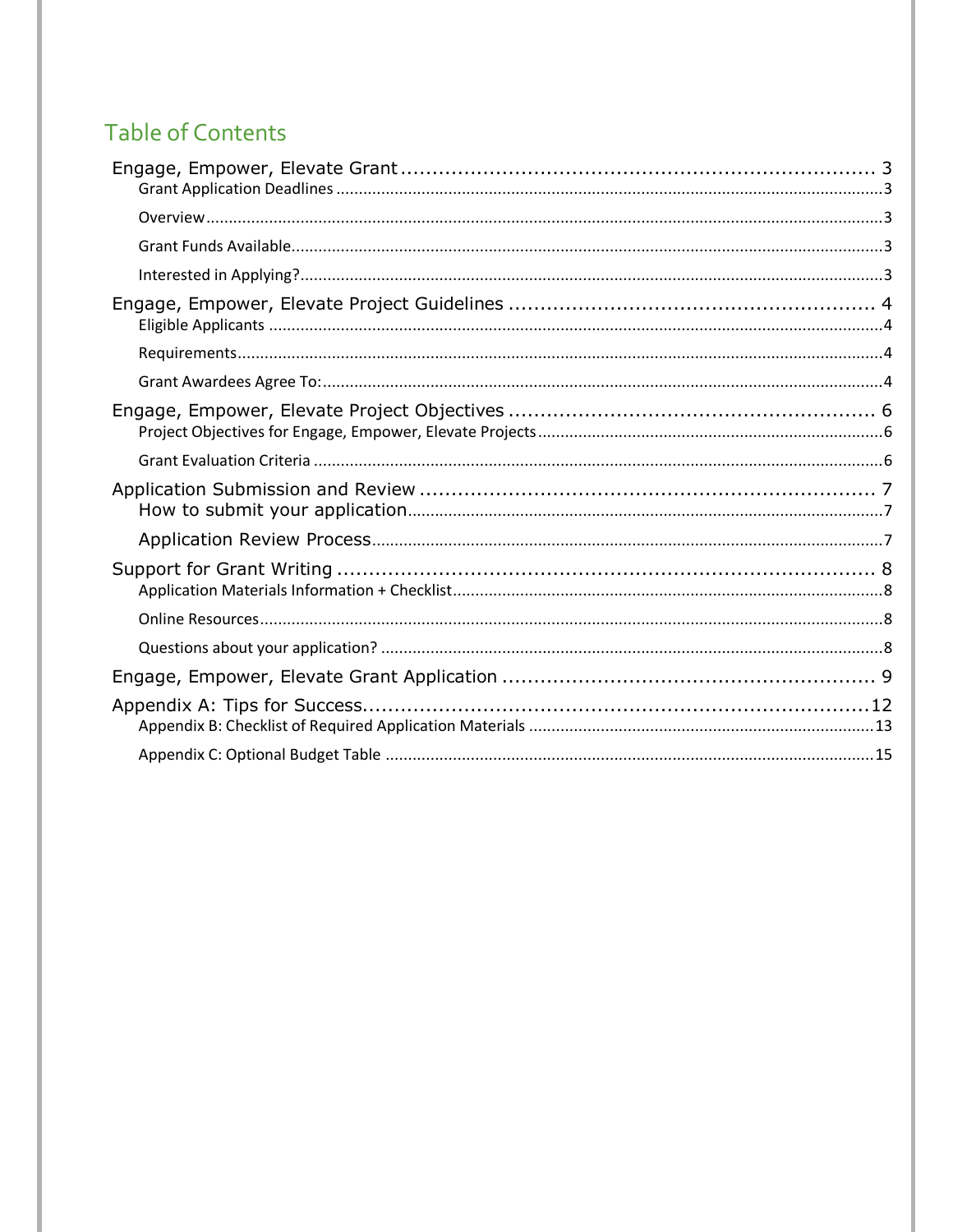# Engage, Empower, Elevate Grant

### <span id="page-2-1"></span><span id="page-2-0"></span>Grant Application Deadlines

Completed applications must be submitted by April 22<sup>nd</sup> of the calendar year.

### <span id="page-2-2"></span>Overview

The Engage, Empower, Elevate Grant was created by the City of Flagstaff Sustainability Section as a pilot program response to a twofold challenge in Flagstaff: the record high number of unsheltered community members and keeping Flagstaff litter free is an ongoing challenge. To address issues with litter, the Sustainability Section manages the Community Stewards Program, which supports volunteers who pick up trash throughout Flagstaff. One volunteer the program worked closely with is Stephen, a person experiencing homelessness. Stephen volunteered by picking up litter in the downtown area. The Community Stewards Program supplied Stephen with safety equipment, and he stopped in weekly to report his work to Sustainability staff. On one occasion, Stephen made a point to thank the Community Stewards Program for the opportunity to volunteer. He stated, "When I wear this volunteer vest, people see me. They say 'hello' and thank me for volunteering." This sparked the idea of working on a higher level with persons experiencing homelessness and Engage, Empower, Elevate was born. This grant will fund a project that provides employment opportunities to persons experiencing homelessness, or are at risk of homelessness, to abate litter in our community.

The Engage, Empower, Elevate Grant is funded through the City of Flagstaff Sustainability Office and the Community Stewards Program.

### <span id="page-2-3"></span>Grant Funds Available

A grant of up to \$30,000 is available for one project. The grant is awarded through a competitive process. Funds are one-time funds and not guaranteed to be allocated annually.

### <span id="page-2-4"></span>Interested in Applying?

Please email [marissa.molloy@flagstaffaz.gov](mailto:marissa.molloy@flagstaffaz.gov) with a statement of interest. While you may apply through the [link on our website](https://www.flagstaff.az.gov/4694/Engage-Empower-Elevate-Grant) without submitting a statement of interest, those who send in a statement of interest will receive updates and answers to questions received from all parties via email. In addition, both the question and the answer will be posted in a document available on our website.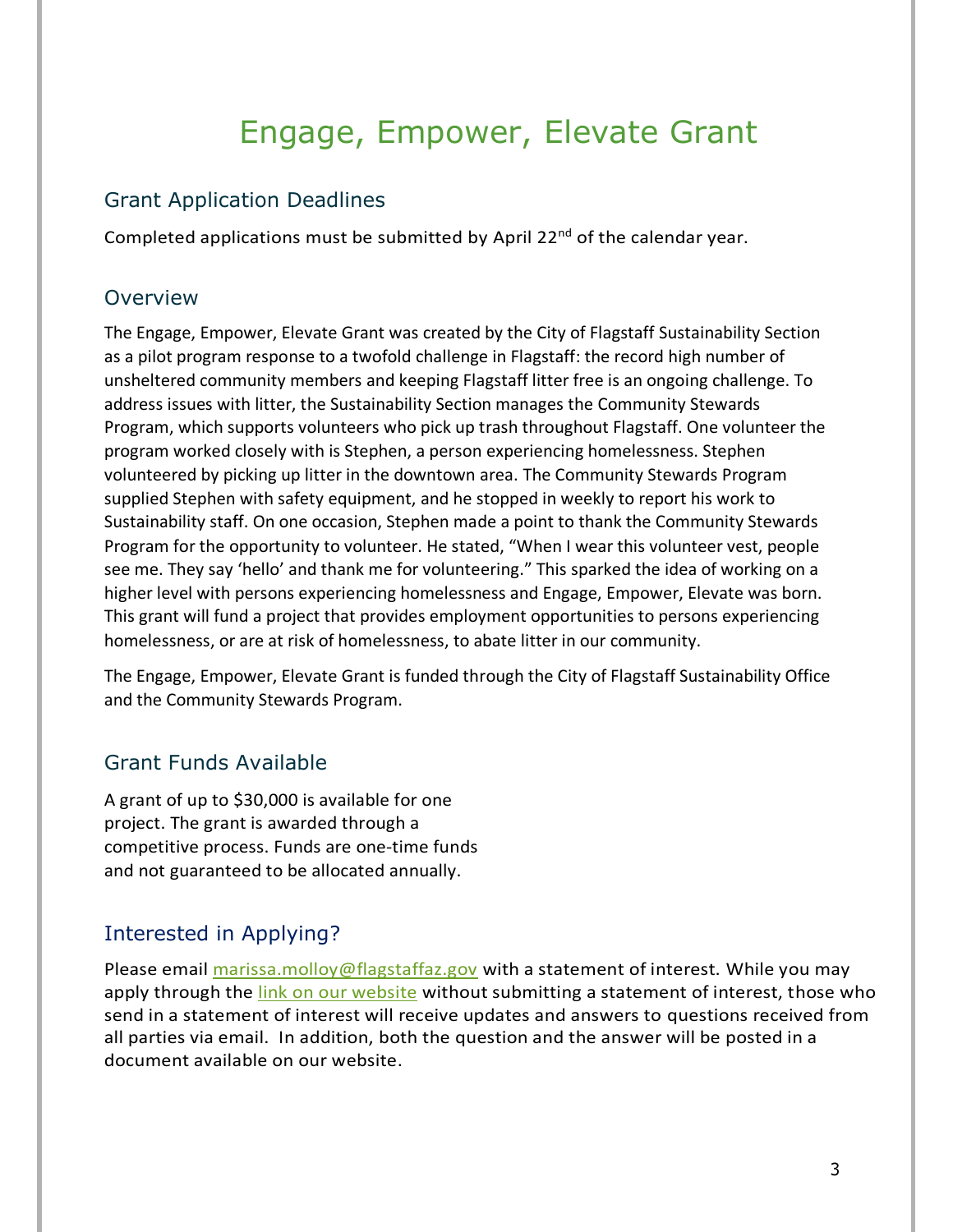# <span id="page-3-0"></span>Engage, Empower, Elevate Project Guidelines

## <span id="page-3-1"></span>Eligible Applicants

- 1. Individuals, groups of individuals, community groups, educational groups, not-for-profit organizations (501C-3), and locally owned businesses whose projects provide social services to persons at risk of homelessness or experiencing homelessness and are within Flagstaff city limits are eligible to apply. Successful applicants are eligible for one grant award per fiscal year. Applicants must disclose any conflicts of interest.
- 2. Grants will NOT be awarded to political or partisan groups, exclusive clubs or associations, or applicants that discriminate based on race, color, religion, gender, age, non-disqualifying disability, national origin, or sexual orientation.

### <span id="page-3-2"></span>Requirements

- 1. Applicants are required to abide by all City, State, and Federal laws and regulations, including the City of Flagstaff's Minimum Wage Ordinance (Chapter 15-01).
- 2. All application materials will be considered public information.
- 3. Grant funding CANNOT be used for the following:
	- To purchase land or buildings
	- To match or augment City-funded projects
	- Personal expenses of persons employed in this pilot program
	- Organizational expenses not related to this grant

*Exceptions to this policy may be made solely at the discretion of Sustainability Staff.*

### <span id="page-3-3"></span>Grant Awardees Agree To:

- 1. Disclose any conflicts of interest.
- 2. Meet with City staff within the first month of the project start date to review the project timeline and goals.
- 3. Have work completed within twelve (12) months of the grant being awarded, otherwise a formal justified extension must be requested.
- 4. Provide monthly reports of litter collection data including the number of participants paid, number of bags of trash and recycling collected, and number of hours worked.
- 5. Work cooperatively with the Community Stewards Program, reporting needs, successes, and challenges as they occur.
- 6. Provide a final report 30 days following the completed project, including photo or video documentation (a final report template will be provided).
- 7. Provide documentation of expenses; scanned copies of all expense receipts must be submitted (in PDF format).
- 8. Provide a project completion presentation to Flagstaff City Council after submitting the final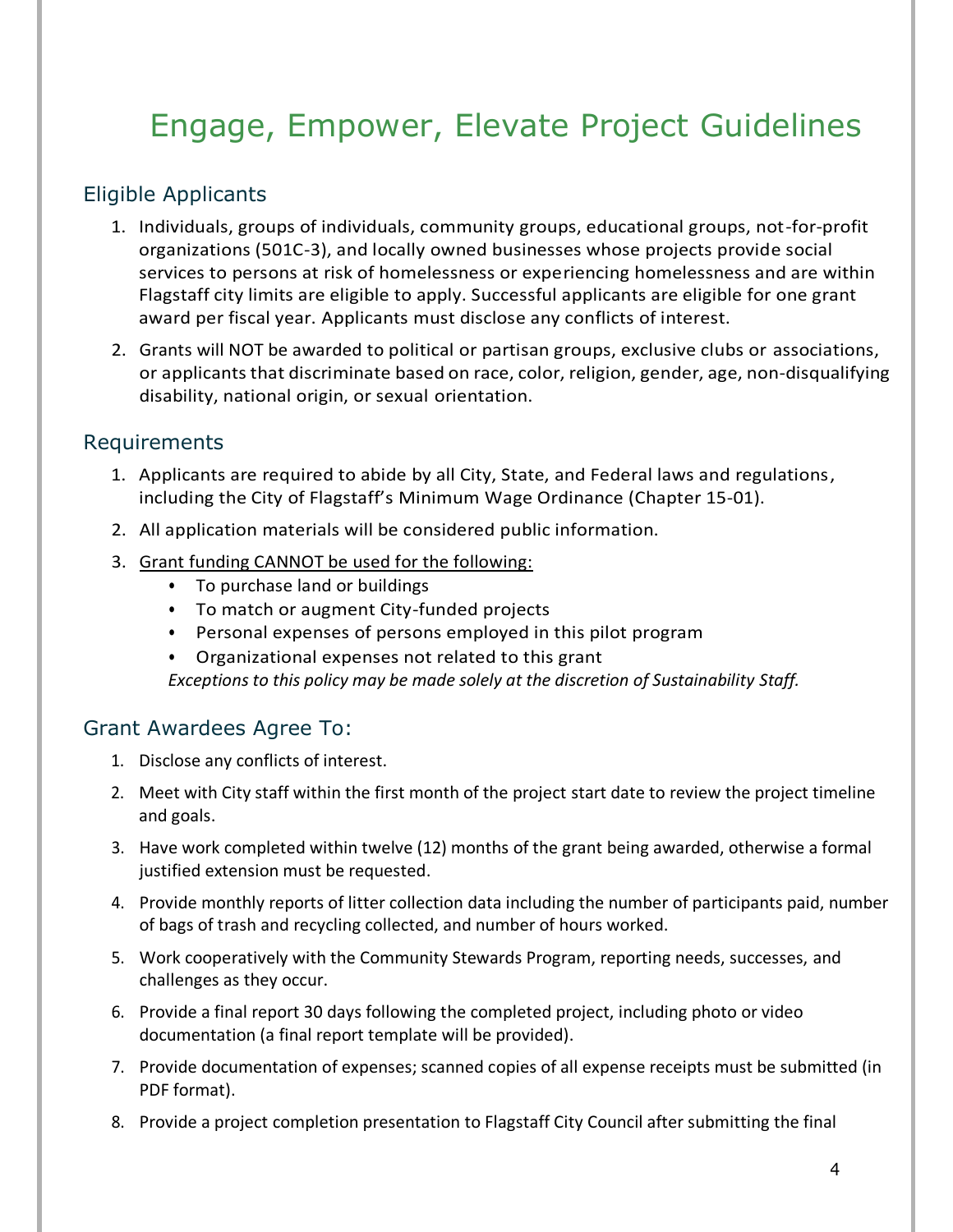report. Presentations must highlight project accomplishments, new partnerships, project sustainability, and challenges/difficulties faced. Photos are encouraged.

- 9. Possess and maintain general liability insurance (minimum of \$1 million general liability and \$2 million aggregate) and workers' compensation to cover participants employed by this project. Documentation will be required before funding is dispersed.
- 10. Provide program participants with at least the minimum wage as outlined in the City of Flagstaff's Minimum Wage Ordinance (Chapter 15-01).
- 11. Take full responsibility for the project and project participants. The grant recipient is an independent entity in the performance of its activities and functions. The grant recipient and City are not and shall not be considered as joint ventures, partners, or agents of each other and neither shall have the power to bind or obligate the other.
- 12. Enter into a formal agreement with the City of Flagstaff before receiving grant funds that will outline grant recipient's responsibilities. A sample agreement will be posted on the City of Flagstaff [Sustainability Office](https://www.flagstaff.az.gov/4694/Engage-Empower-Elevate-Grant) webpage and emailed to those who send in a statement of interest.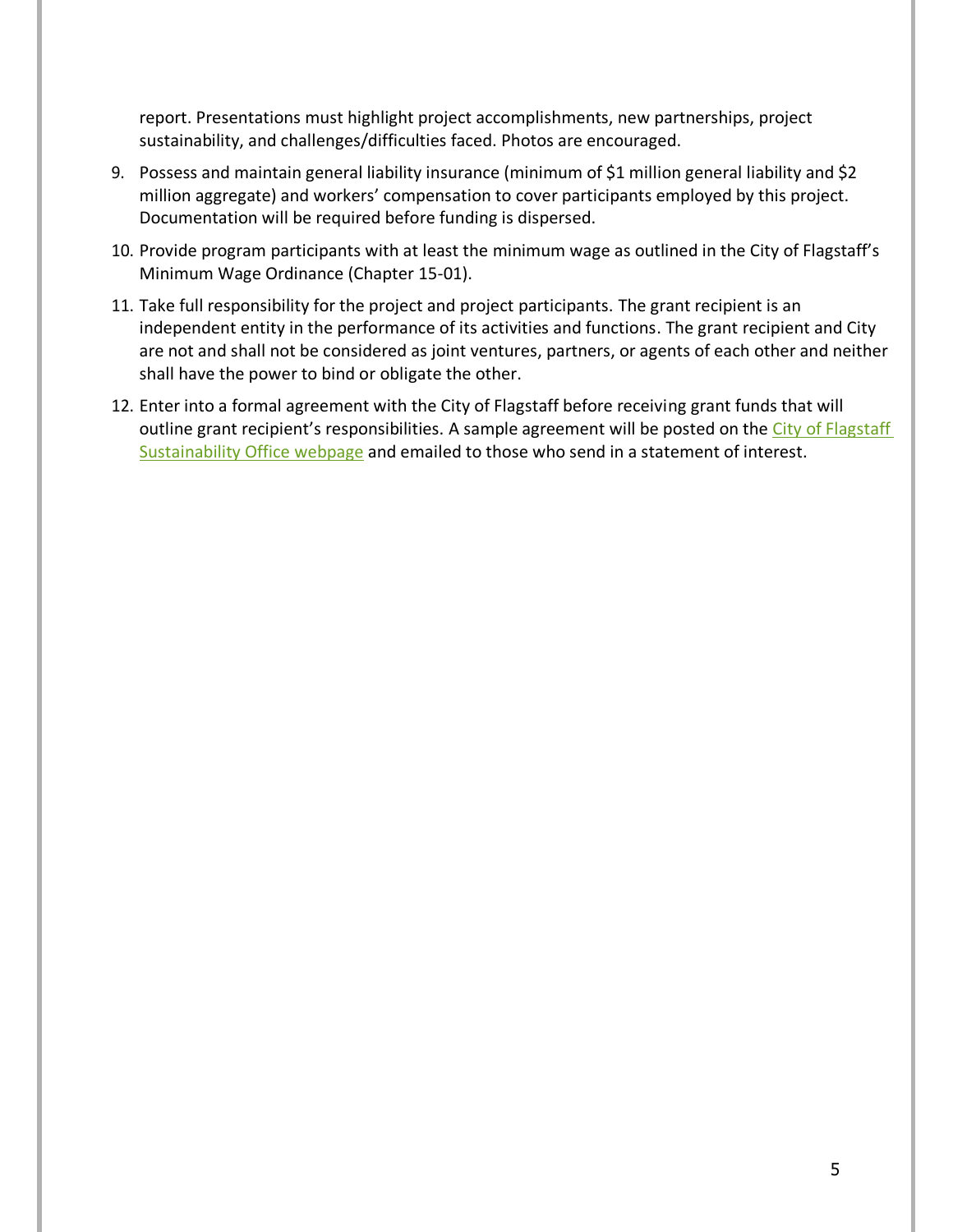# <span id="page-5-0"></span>Engage, Empower, Elevate Project Objectives

# <span id="page-5-1"></span>Project Objectives for Engage, Empower, Elevate Projects

All projects should align with the following objectives.

- Employs and provides (at least) minimum wage work to people experiencing homelessness.
- Has a positive projected impact on litter reduction in Flagstaff.
- Builds community partnerships.

In the application, applicants must describe how each objective relates to the activities of the project.

NOTE: The City of Flagstaff Community Stewards Program will supply grant awardee with logistical information regarding litter hotspots and support efforts by supplying litter abatement safety equipment and litter clean up supplies.

# <span id="page-5-2"></span>Grant Evaluation Criteria

Each grant will be evaluated on the following Evaluation Criteria (total of 80 points):

- 1. Application clarity and completion: Does the applicant answer all application questions clearly and completely? Are all necessary appendices included? (5 points)
- 2. Feasibility of proposal budget and timeline: Is the project reasonable to complete within a 12-month period and with the requested funding? Are other supplemental funding sources discussed? (15 points)
- 3. Proposal involves equitable outreach in a meaningful way to historically underserved communities, diverse groups, or vulnerable populations: What innovative approaches will be taken to ensure equitable outreach and participation? (15 points)
- 4. Proposal provides participants information, networking opportunities, and links to other employment, housing, health, and resiliency resources: What resources will be provided and how will this information be provided? (15 points)
- 5. Awardee pays program participants in a timely fashion that fits their needs: How and when does the applicant plan to pay program participants? How will hours be logged to ensure adherence to the City of Flagstaff's Minimum Wage Ordinance? (15 points)
- 6. Proposal has a plan to address litter in the community: What is this project's estimated impact on litter? (10 points)
- 7. Proposal estimates an impact on the community beyond the life cycle of the grant: Describe how/whether the project might be maintained beyond the life of this grant and include these efforts in the project milestones. Will the project have a lasting impact on the community? (5 points)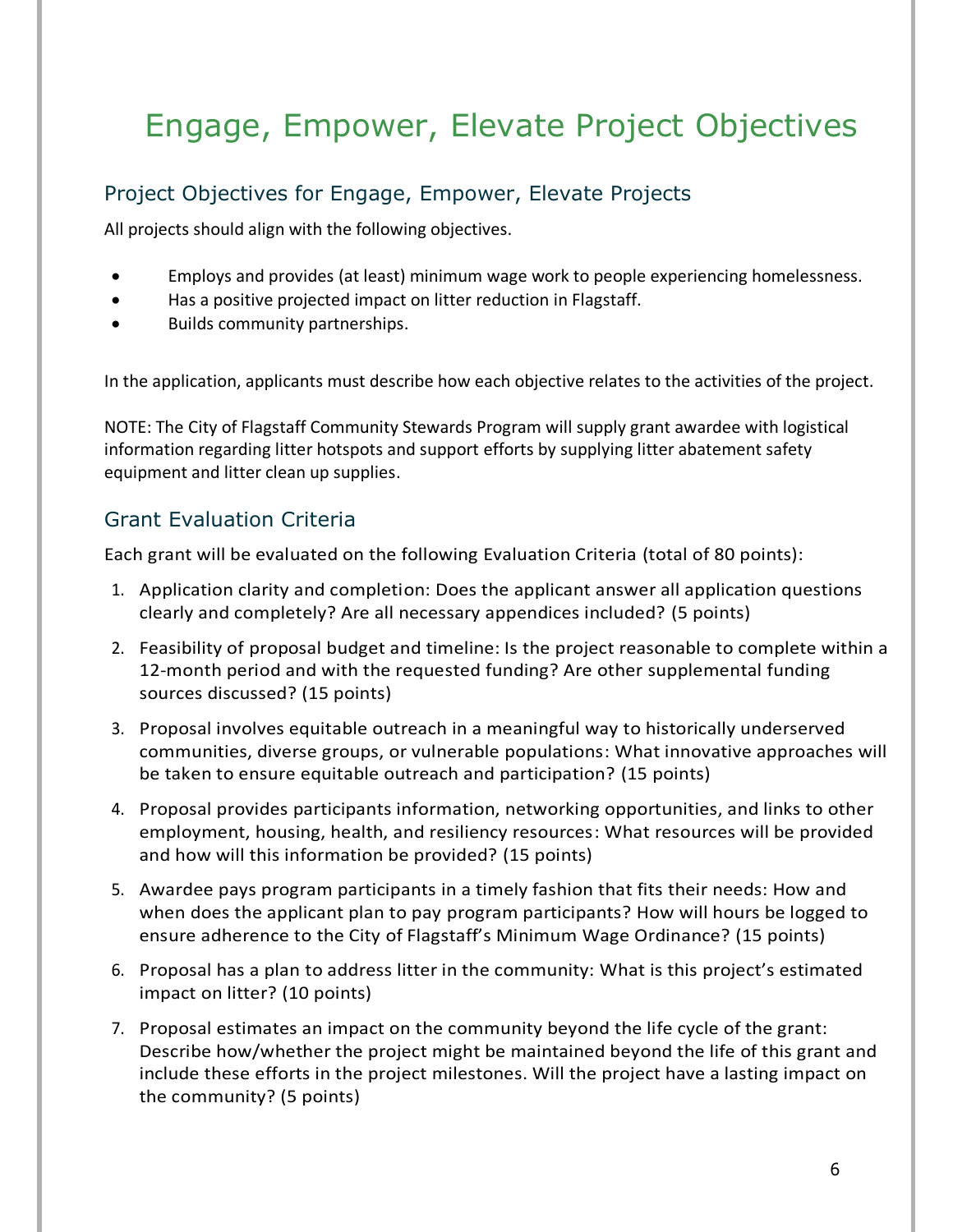# Application Submission and Review

### <span id="page-6-1"></span><span id="page-6-0"></span>How to submit your application

- 1. Complete applications must be submitted by the closing date and time: April 22 $^{nd}$ by 5:00 pm. Applications will not be accepted after this time.
- 2. Applications are to be submitted via the Survey Monkey link, available on the City [of Flagstaff Sustainability webpage.](https://www.flagstaff.az.gov/4694/Engage-Empower-Elevate-Grant)
- 3. **We strongly recommend that you review the required application materials in this packet and complete and save a copy of all questions / organize all additional documents to upload before beginning the Survey Monkey application.** You may copy and paste your responses into the required fields. This will avoid the potential for lost information due to connectivity issues.
- 4. An Application Checklist is provided in the following pages to assist with your application preparation.

### <span id="page-6-2"></span>Application Review Process

- 1. The grant review group will evaluate each proposal based on the Evaluation Criteria listed on Page 5. All grant applications will be reviewed and final decisions will take place by May 13<sup>th</sup>.
- 2. Sustainability Staff and the City reserve the right, solely at their discretion, to:
	- Refuse any grant application, in whole or in part, if the applicant is nonresponsive or inconsistent with grant goals.
	- Require additional information from the applicant prior to making a decision.
- 3. If the completed work does not meet the intent of the original project application and award of funds, the applicant will be required to return any funds disbursed.
- 4. Funding cannot be retroactive and will be dispersed 4-8 weeks after the award date.
- 5. Before receiving funds, the Grant recipient must enter into a Grant Agreement with the City of Flagstaff. A sample agreement will be posted on the [City of Flagstaff Sustainability Office webpage](https://www.flagstaff.az.gov/4694/Engage-Empower-Elevate-Grant) and emailed to those who send in a statement of interest.

Successful applicants must submit a W-9 tax form (**[click here](https://www.irs.gov/pub/irs-pdf/fw9.pdf)** to download the form) to [marissa.molloy@flagstaffaz.gov.](mailto:marissa.molloy@flagstaffaz.gov.) Once submitted, applicants will receive grant funds in the form of a check between four and eight weeks later.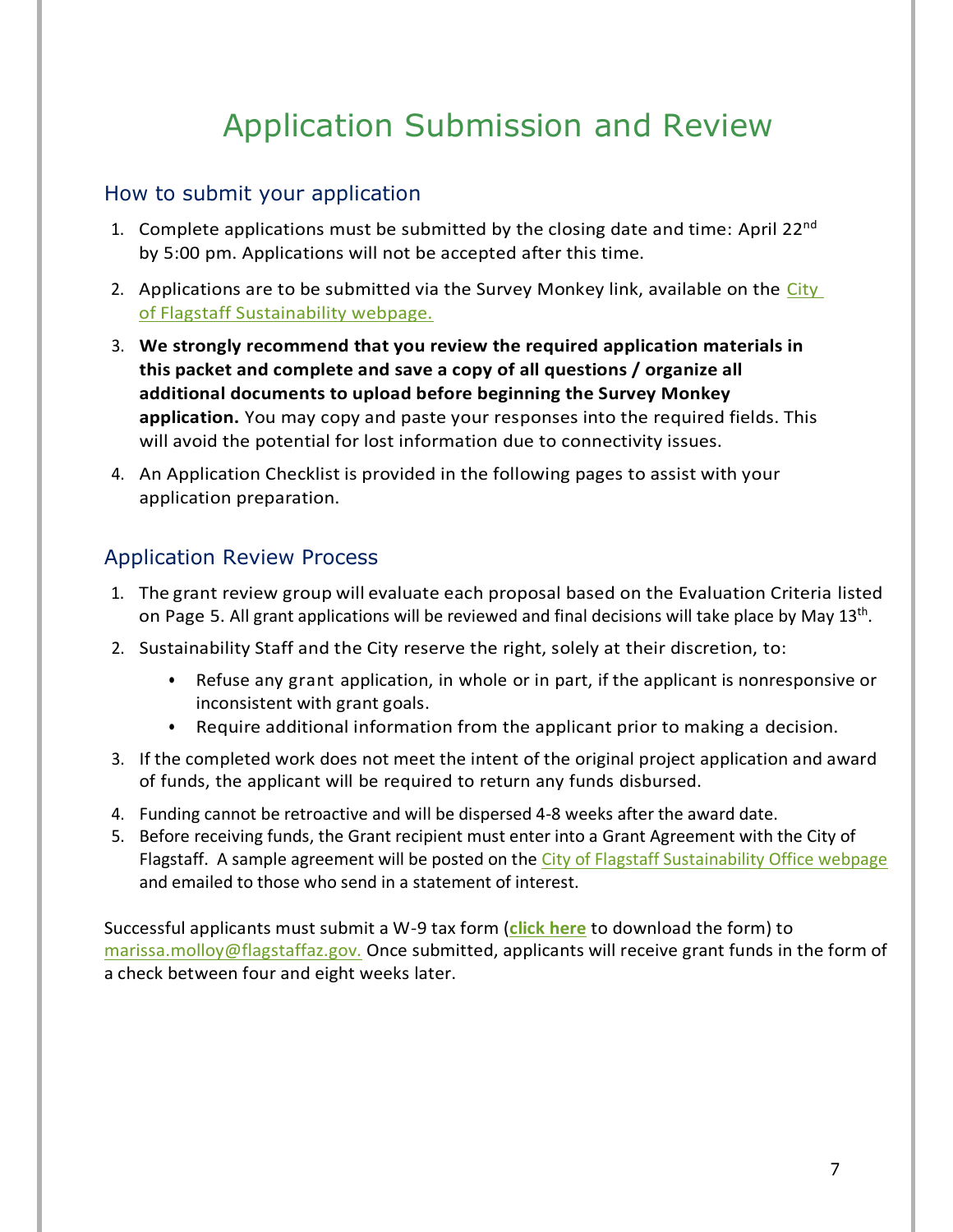# Support for Grant Writing

<span id="page-7-0"></span>The Sustainability Office provides the following opportunities for support in the grant writing process. We strive for equity and inclusion.

# <span id="page-7-1"></span>Application Materials Information + Checklist

- The final pages of this application packet include detailed information about the application materials required for submission. This includes templates for required attachments, such as the budget table.
- Appendix A includes Grant Writing Tips for Success.
- Appendix B includes an application checklist applicants should use the checklist to make sure their application is complete before submission.
- Applicants are encouraged to review the Evaluation Criteria on Page 6 and make sure their application addresses each criterion.

### <span id="page-7-2"></span>Online Resources

• Review these 7 steps for [mastering grant writing.](http://pages.springerpub.com/rs/512-TEE-232/images/Gitlin%20infographic.pdf?mkt_tok=eyJpIjoiTmpoaVlqQTBNMkptWlRSbSIsInQiOiI4WUw3SlwvTTNtMExUZXFJVWZlQVpaTGJJdnI1Zkx4bUJPN3BRQThPZ2xkZ1hOWFd1d0lNVnRlaUZ2RlNlenZGS09ycXkyRTdhczBEeDdUNVdPTkErVDhcL2EraTNcL2poV3g3bThyRXB3WlRQdndEcmhmSUlid2d0UjJNVUNLRjJESyJ9)

### <span id="page-7-3"></span>Questions about your application?

• Please email [marissa.molloy@flagstaffaz.gov](mailto:marissa.molloy@flagstaffaz.gov) or call 928-213-2152 with any inquiries. Both the question and the answer will be posted in a document available on our website and emailed to those who have sent in a statement of interest.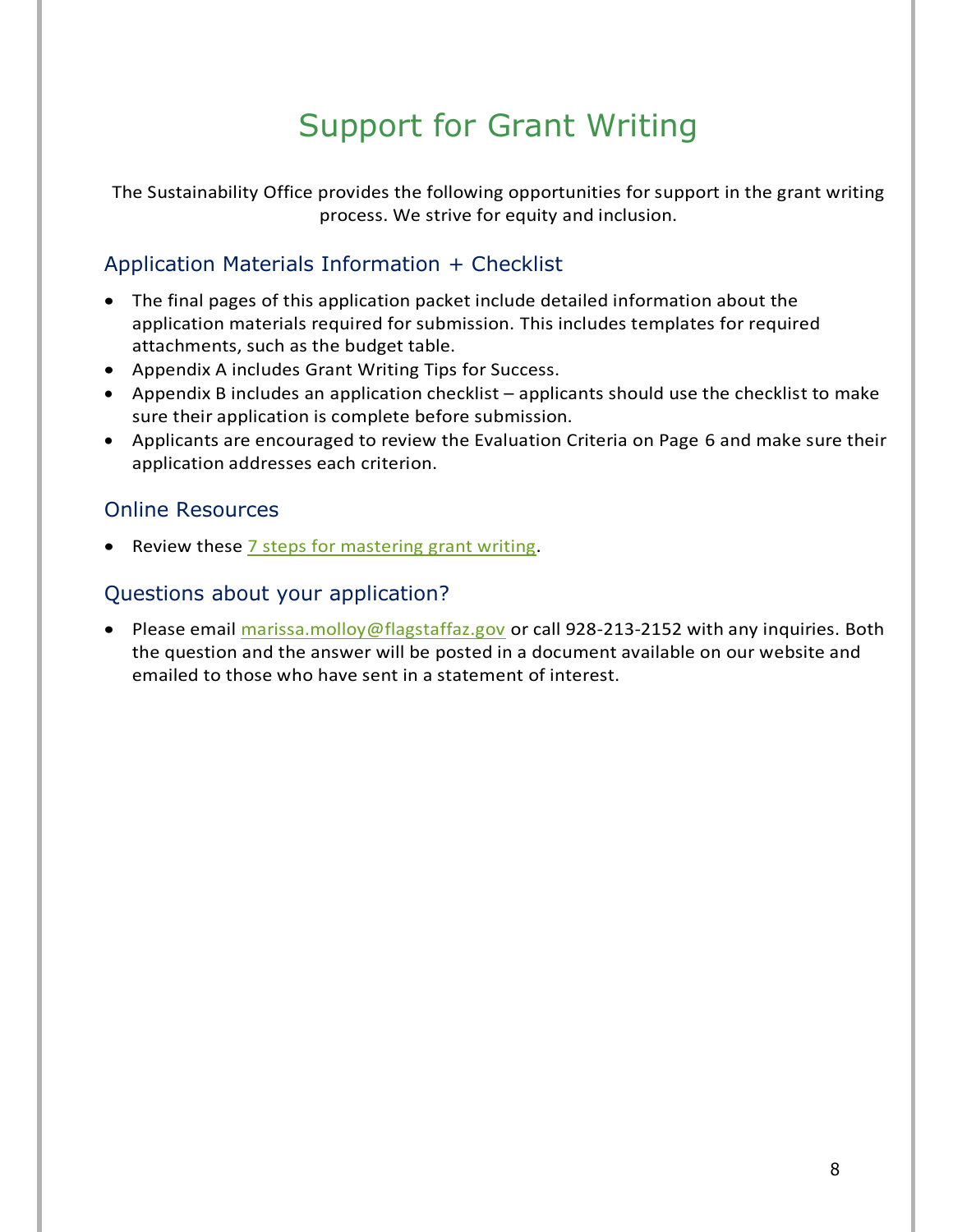# <span id="page-8-0"></span>Engage, Empower, Elevate Grant Application

All application materials are described in detail here. **We strongly recommend that you complete this application in an offline program and save a copy for yourself**. You can then copy/paste your responses into the SurveyMonkey application link.

#### **Summary of Project Information:**

Project Title:

Contact Person:

Organization (if any):

Contact Address:

Email Address:

Telephone Number:

Project Physical Address:

Tax ID# (if an organization):

Please provide one or two sentences that describe the project:

Total Grant Amount Requested (not to exceed \$30,000)

#### **Project Narrative:**

Be concise and clearly describe the proposed project.

• Describe the project and its goals + activities.

#### **Equitable Outreach:**

What innovative approaches will be taken to ensure equitable outreach and participation? How does this project involve members of historically underserved communities and/or diverse groups?

#### **Resiliency Resources:**

How will the program help educate participants about networking opportunities, employment, housing, health, or other resiliency resources will be provided? How will this information be provided?

#### **Worker Compensation:**

How will those experiencing homelessness or at risk of homelessness be employed in this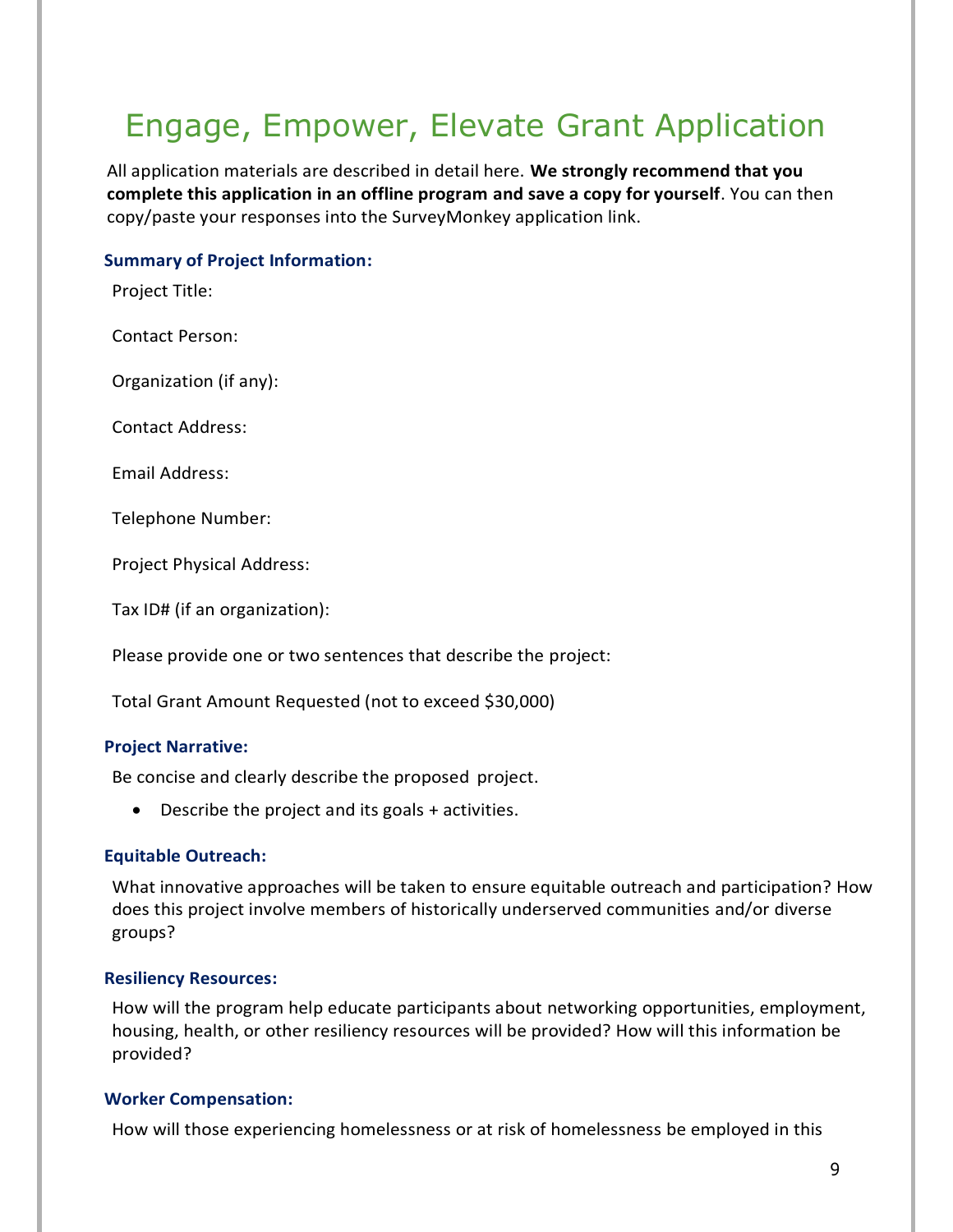project? How and when will they be paid? How will hours be logged to ensure adherence to the City of Flagstaff's Minimum Wage Ordinance?

#### **Litter Abatement:**

What is this project's estimated impact on litter?

#### **Community Partners:**

List the individual(s), community groups, and not-for-profit organizations affiliated with the project and describe the responsibilities of each (3 partners requested).

- Describe which of the cooperating organization(s) have already agreed to participate in the project and provide contact information for a person from each organization.
- List organizations that you anticipate cooperating with but do not yet have a commitment from.

### **Previous Experience / Expected Challenges:**

Briefly describe any expected challenges and how you anticipate overcoming these, including through previous experience. This should be one short paragraph.

#### **Project Milestones and Timeline**

Provide a list of project milestones with an approximate timeline for the next 12+ months. Include details necessary to accomplish each milestone.

### **Project Longevity**

Describe how/whether the project might be maintained beyond the life of this grant and include these efforts in the project milestones. Will the project have a lasting impact on the community?

### **Other Project Details:**

Provide any other details that are relevant to the project (ex: office location and ownership details if applicable, current staffing available to take on grant responsibilities, etc.)

### **Optional Upload:**

Upload any relevant supporting documents or photos.

### **Detailed Budget and Budget Narrative:**

Provide the total project budget in detail, specifying which aspects of the project are to be funded by the Engage, Empower, Elevate Grant and include any additional funding sources.

- The narrative should provide a general overview of how the grant funds would be used.
- Applicants should provide specific dollar amounts or, when appropriate, dollar estimates for materials needed or wages.
- Optional: Follow the budget template provided on the following page and upload the saved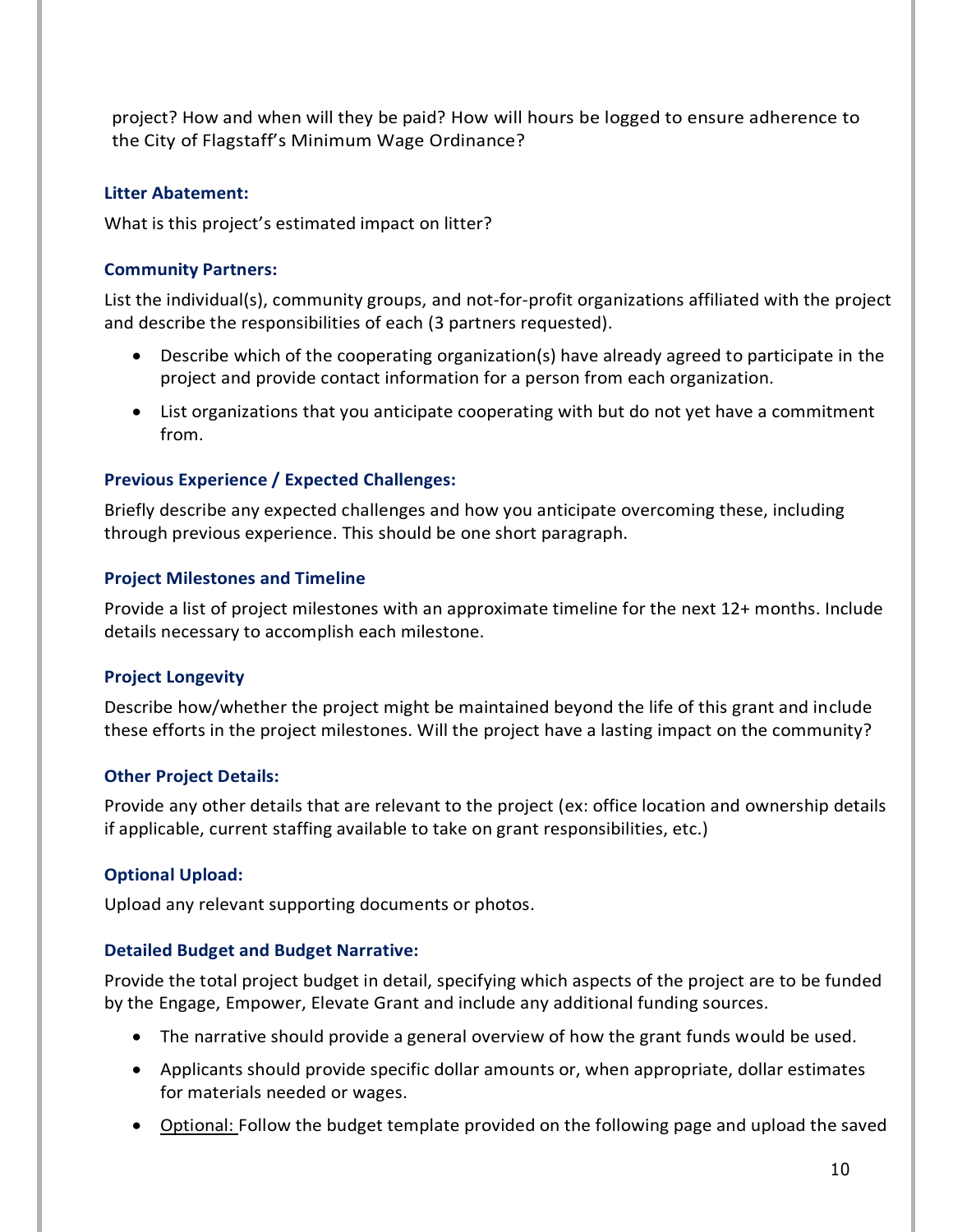file into the SurveyMonkey application. Type "see attachment" in the comment box if using this option.

#### **Community References:**

Include at least two independent references with the following information for each:

- Name
- Affiliation
- Occupation
- Phone
- Email

#### **Optional – Letter(s) of Support:**

Letters of support are optional. If your application includes letters of support, please compile your letters into one PDF and upload (file size limited to 16MB).

*The online application will ask you to read the following statement and provide an electronic signature:* 

I have read and understood the information regarding my application for the Engage, Empower, Elevate Grant and I understand that the grant money is not a prize for personal profit or gain and is strictly for the project described. I further understand that the City of Flagstaff has the right to allocate and monitor the spending of the grant money, and when project is not being implemented in a manner consistent with the description provided in this application or do not proceed within the stated timetable, the City of Flagstaff reserves the right to request that the grant be refunded. I understand that recipients of these grants may be invited by the City of Flagstaff to participate in promotion and publicity of the project.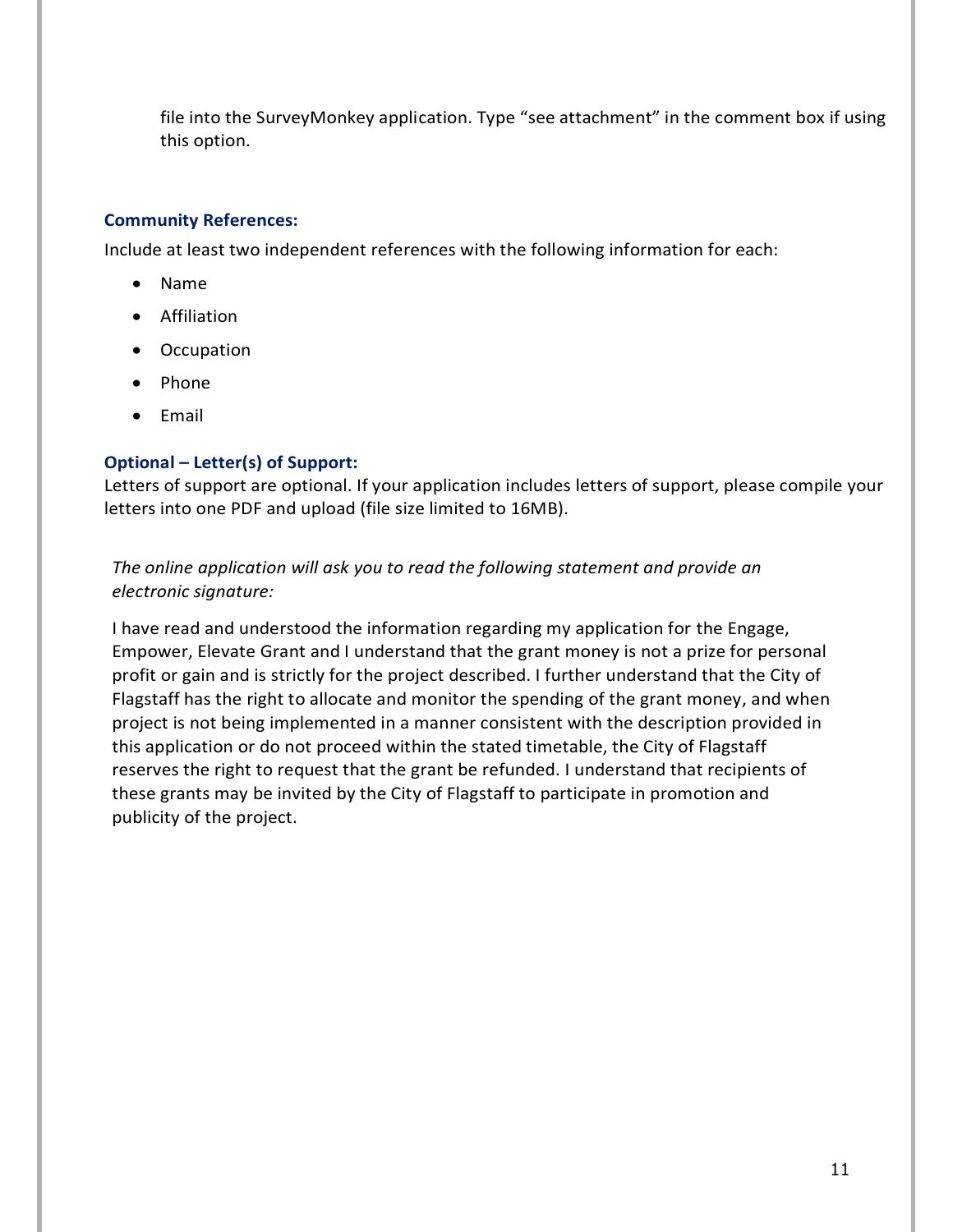# Appendix A: Tips for Success

- <span id="page-11-0"></span>• Read and follow the grant proposal directions carefully and give yourself time for questions. Many applicants need assistance, but do not leave themselves enough time.
- Review the Evaluation Criteria (this is how you will be scored) and Grant Application Checklist (this lists all of your application materials) before submission.
- Apply early and plan your project accordingly. The grant and project processes may take time.
- Ensure your included budget is clear and only includes allowable items.
- Be concise and organized. Staff and grant review group members read many applications.
- Contact the Flagstaff Sustainability Office (928-213-2152, [Marissa.molloy@flagstaffaz.gov\)](mailto:Marissa.molloy@flagstaffaz.gov) with questions. Both the question and the answer will be posted in a document available on our website and emailed to those who have sent in a statement of interest.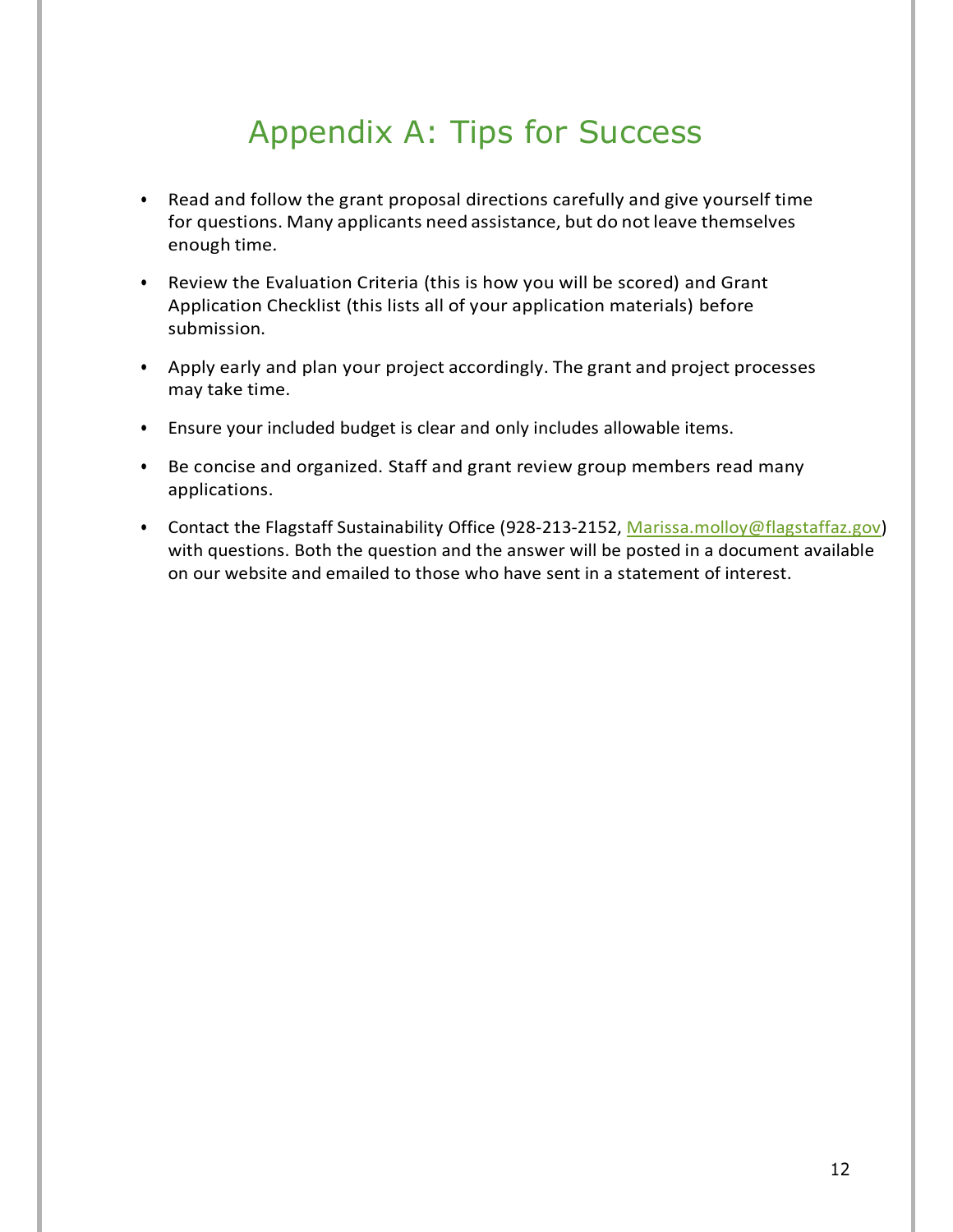# <span id="page-12-0"></span>Appendix B: Checklist of Required Application Materials

All application materials are described in detail above. Review this checklist before you submit. If you cannot check off the item, take a few notes about what is missing.

| $\Box$ | Summary of Project Information |
|--------|--------------------------------|
|        | Notes:                         |
|        |                                |
|        |                                |
|        |                                |
| $\Box$ | <b>Project Narrative</b>       |
|        | Notes:                         |
|        |                                |
|        |                                |
| $\Box$ | Equitable Outreach             |
|        | Notes:                         |
|        |                                |
|        |                                |
|        |                                |
| $\Box$ | <b>Resiliency Resources</b>    |
|        | Notes:                         |
|        |                                |
|        |                                |
| $\Box$ | <b>Worker Compensation</b>     |
|        | Notes:                         |
|        |                                |
|        |                                |
| $\Box$ | <b>Litter Abatement</b>        |
|        | Notes:                         |
|        |                                |
|        |                                |
|        |                                |
| $\Box$ | Community partner information  |
|        | Notes:                         |
|        |                                |
|        |                                |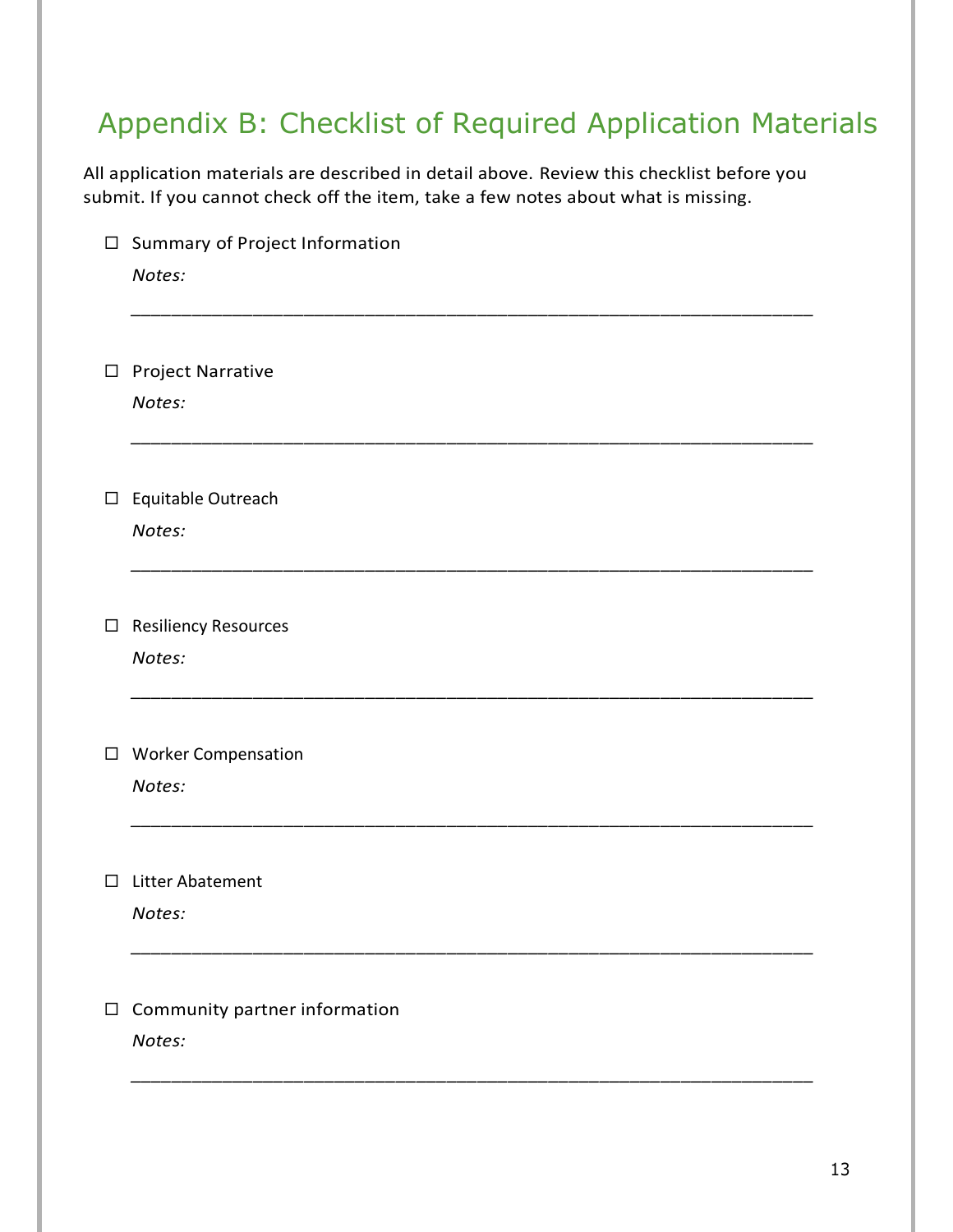| $\Box$ | Previous experience / expected challenges<br>Notes: |
|--------|-----------------------------------------------------|
| $\Box$ | Project milestones and timeline<br>Notes:           |
| $\Box$ | Project longevity<br>Notes:                         |
| $\Box$ | Other project details<br>Notes:                     |
| $\Box$ | Optional map or photos<br>Notes:                    |
| $\Box$ | Detailed budget and budget narrative<br>Notes:      |
| $\Box$ | Community references<br>Notes:                      |
| $\Box$ | Optional letters of support<br>Notes:               |